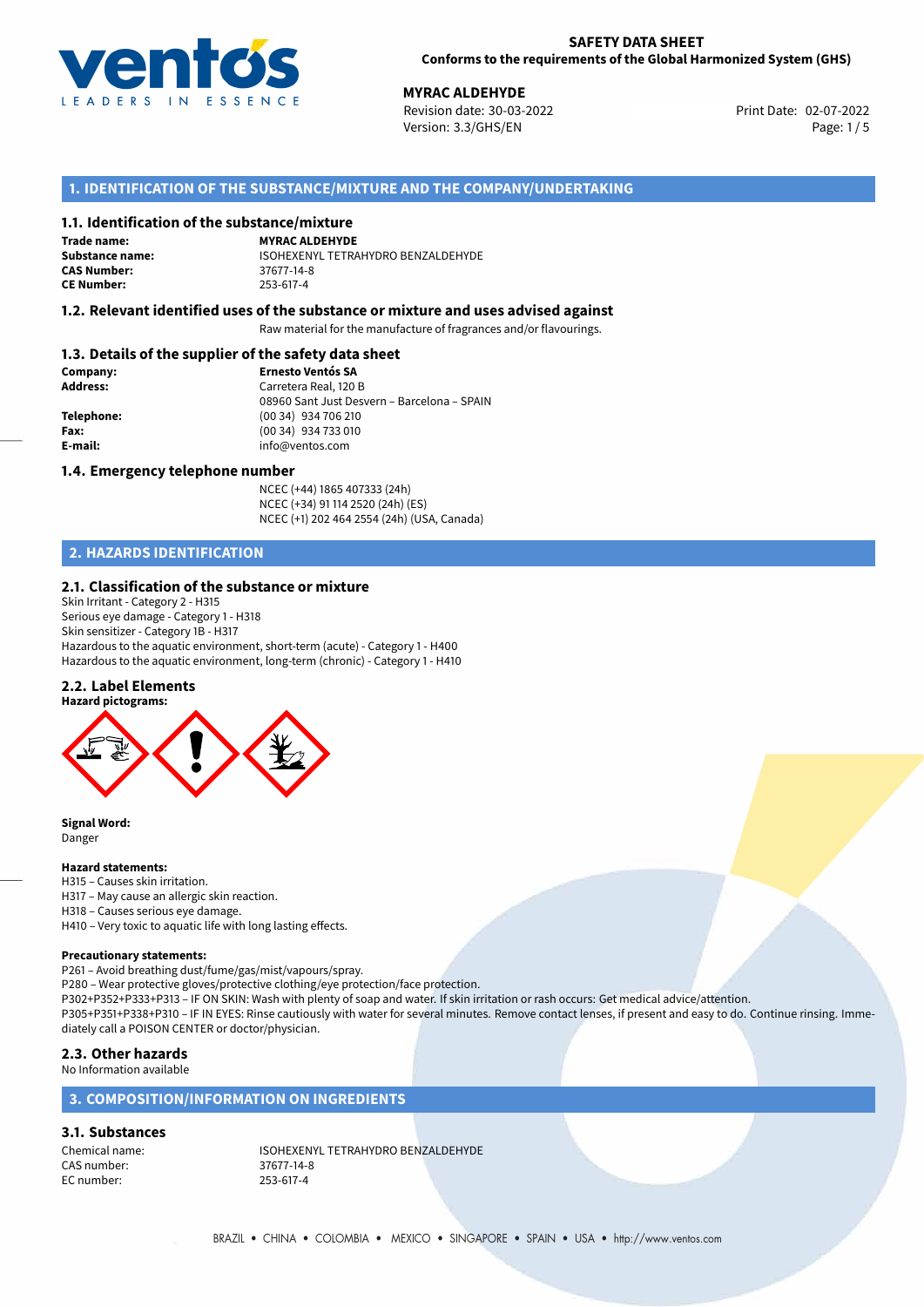

## **SAFETY DATA SHEET Conforms to the requirements of the Global Harmonized System (GHS)**

02-07-2022 **MYRAC ALDEHYDE** Revision date: 30-03-2022 Print Date: Version: 3.3/GHS/EN Page: 2 / 5

## **Hazardous constituents:**

| <b>Chemical Name</b>                  | % (w/w)   | CAS No<br><b>EC No</b>  | <b>Classification according to GHS</b>                                                                                                                                                                                                                                               |
|---------------------------------------|-----------|-------------------------|--------------------------------------------------------------------------------------------------------------------------------------------------------------------------------------------------------------------------------------------------------------------------------------|
| ISOHEXENYL TETRAHYDRO<br>BENZALDEHYDE | $\geq$ 50 | 37677-14-8<br>253-617-4 | Skin Irritant - Category 2 - H315<br>Serious eye damage - Category 1 - H318<br>Skin sensitizer - Category 1B - H317<br>Hazardous to the aquatic environment, short-term (acute) - Category 1 - H400<br>Hazardous to the aquatic environment, long-term (chronic) - Category 1 - H410 |

[See the full text of the hazard statements in section 16.](#page-4-0)

## **3.2. Mixtures**

Not applicable.

# **4. FIRST-AID MEASURES**

## **4.1. Description of necessary first aid measures**

| Ingestion:    | Rinse mouth with water.                                                                                               |
|---------------|-----------------------------------------------------------------------------------------------------------------------|
|               | Obtain medical advice.                                                                                                |
|               | Keep at rest. Do not induce vomiting.                                                                                 |
| Eye contact:  | In case of contact with eyes, rinse immediately with plenty of water for at least 15 minutes and seek medical advice. |
| Inhalation:   | Remove person to fresh air and keep at rest.                                                                          |
|               | Seek immediate medical advice.                                                                                        |
| Skin contact: | Take off immediately all contaminated clothing.                                                                       |
|               | Thoroughly wash affected skin with soap and water.                                                                    |
|               | Seek medical attention if symptoms persist.                                                                           |

## **4.2. Most important symptoms and effects, both acute and delayed**

No information available.

# **4.3. Indication of any immediate medical attention and special treatment needed**

No information available.

# **5. FIRE-FIGHTING MEASURES**

## **5.1. Extinguishing Media**

Water spray, carbon dioxide, dry chemical powder or appropriate foam. For safety reasons do not use full water jet.

## **5.2. Special hazards arising from the substance or mixture**

Known or Anticipated Hazardous Products of Combustion: Emits toxic fumes under fire conditions.

## **5.3. Advice for firefighters**

High temperatures can lead to high pressures inside closed containers. Avoid inhalation of vapors that are created. Use appropriate respiratory protection. Do not allow spillage of fire to be poured into drains or watercourses. Wear self-contained breathing apparatus and protective clothing.

## **6. ACCIDENTAL RELEASE MEASURES**

## **6.1. Personal precautions, protective equipment and emergency procedures**

Evacuate surronding areas. Ensure adequate ventilation. Keep unnecessary and unprotected personnel from entering. Do not breathe vapor/spray. Avoid contact with skin and eyes. Information regarding personal protective measures: see section 8.

## **6.2. Environmental precautions**

To avoid possible contamination of the environment, do not discharge into any drains, surface waters or groundwaters.

## **6.3. Methods and materials for containment and cleaning up**

Cover with an inert, inorganic, non-combustible absorbent material (e.g. dry-lime, sand, soda ash). Place in covered containers using non-sparking tools and transport outdoors. Avoid open flames or sources of ignition (e.g. pilot lights on gas hot water heater). Ventilate area and wash spill site after material pickup is complete.

## **6.4. Reference to other sections**

Information regarding exposure controls, personal protection and disposal considerations can be found in sections 8 and 13.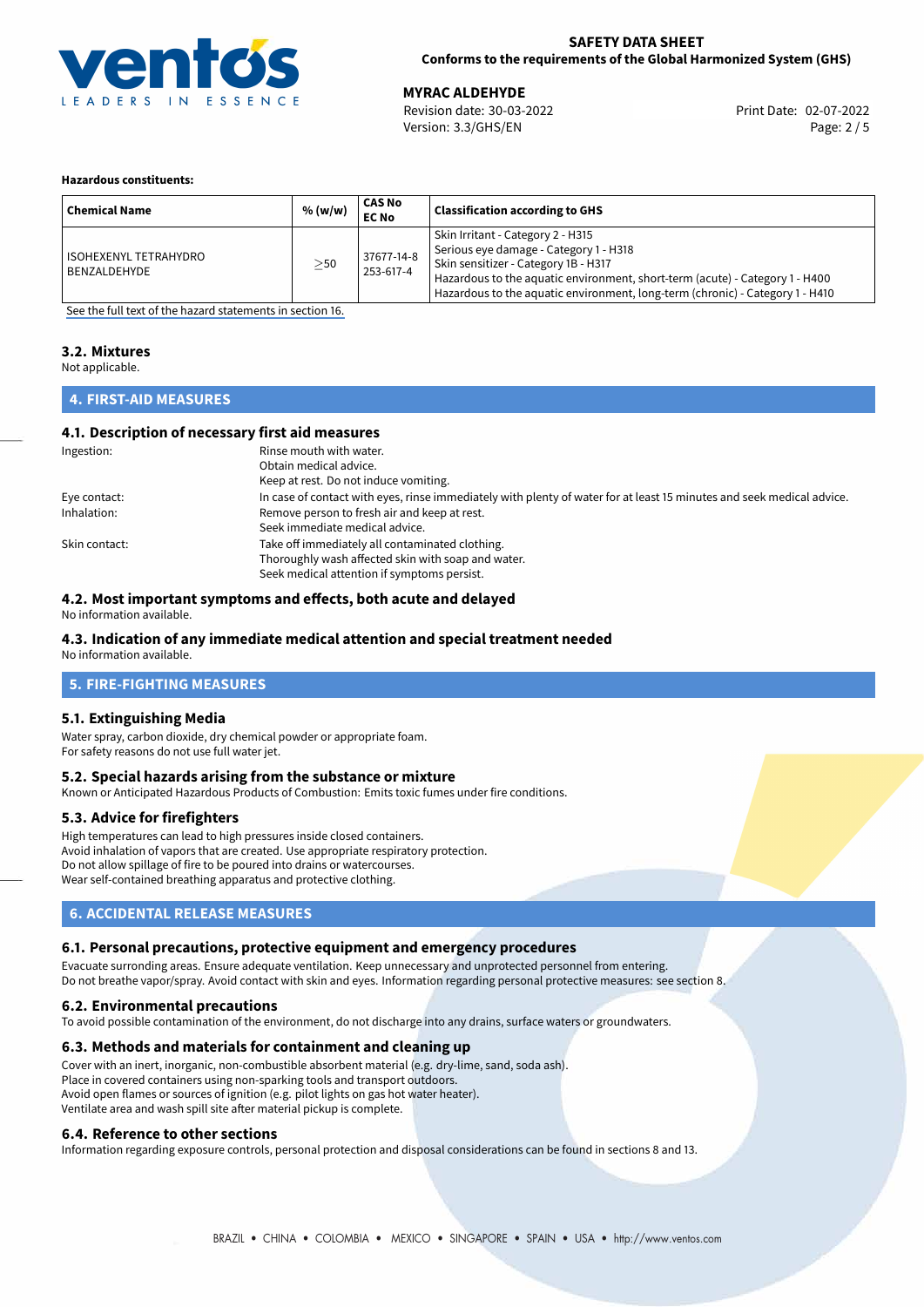

## **SAFETY DATA SHEET Conforms to the requirements of the Global Harmonized System (GHS)**

02-07-2022 **MYRAC ALDEHYDE** Revision date: 30-03-2022 Print Date: Version: 3.3/GHS/EN Page: 3 / 5

# **7. HANDLING AND STORAGE**

## **7.1. Precautions for safe handling**

Do not store or handle this material near food or drinking water. Do not smoke. Avoid contact with the eyes, skin and clothing. Wear protective clothing and use glasses. Observe the rules of safety and hygiene at work. Keep in the original container or an alternative made from a compatible material.

# **7.2. Conditions for safe storage, including any incompatibilities**

Store in tightly closed and preferably full containers in a cool, dry and ventilated area, protected from light. Keep away from sources of ignition (e.g. hot surfaces, sparks, flame and static discharges). Keep away from incompatible materials (see section 10).

## **7.3. Specific end use(s)**

No information available.

**8. EXPOSURE CONTROLS AND PERSONAL PROTECTION**

# **8.1. Control parameters**

Components with occupational exposure limits: None known.

## **8.2. Exposure controls**

Measures should be taken to prevent materials from being splashed into the body. Provide adequate ventilation, according to the conditions of use. Use a mechanical exhaust if required.

## **8.3. Individual protection measures, such as personal protective equipment**

| Eye/Face protection:             | Chemical safety goggles are recommended. Wash contaminated goggles before reuse.                                                            |  |  |  |
|----------------------------------|---------------------------------------------------------------------------------------------------------------------------------------------|--|--|--|
| Hand Protection:                 | Chemical-resistant gloves are recommended. Wash contaminated gloves before reuse.                                                           |  |  |  |
| Body protection:                 | Personal protective equipment for the body should be selected based on the task being performed and the risks<br>involved.                  |  |  |  |
| Respiratory Protection:          | In case of insufficient ventilation, use suitable respiratory equipment.                                                                    |  |  |  |
| Environmental exposure controls: | Emissions from ventilation or process equipment should be checked to ensure they comply with environmental<br>protection legislation.       |  |  |  |
|                                  | In some cases, filters or engineering modifications to the process equipment will be necessary to reduce emissions to<br>acceptable levels. |  |  |  |
|                                  |                                                                                                                                             |  |  |  |

# **9. PHYSICAL AND CHEMICAL PROPERTIES**

## **9.1. Information on basic physical and chemical properties**

| Appearance:                            | Liquid                       |
|----------------------------------------|------------------------------|
| Colour:                                | Conforms to standard         |
| Odour:                                 | Conforms to standard         |
| Odour theshold:                        | Not determined               |
| pH:                                    | Not determined               |
| Melting point/freezing point:          | Not determined               |
| Boling point/boiling range (°C):       | CA. 228°C (1 atm)            |
| Flash point:                           | 98 °C                        |
| Evaporation rate:                      | Not determined               |
| Flammability:                          | Not determined               |
| Lower flammability/Explosive limit:    | Not determined               |
| Upper flammability/Explosive limit:    | Not determined               |
| Vapour pressure:                       | Not determined               |
| Vapour Density:                        | Not determined               |
| Density:                               | $0,926-0,935$ g/mL (20°C)    |
| Relative density:                      | $0,926 - 0,935(20^{\circ}C)$ |
| Water solubility:                      | <b>INSOLUBLE IN WATER</b>    |
| Solubility in other solvents:          | SOLUBLE IN ETHANOL           |
| Partition coefficient n-octanol/water: | Not determined               |
| Auto-ignition temperature:             | Not determined               |
| Decomposition temperature:             | Not determined               |
| Viscosity, dynamic:                    | Not determined               |
| Viscosity, kinematic:                  | Not determined               |
| Explosive properties:                  | Not determined               |
| Oxidising properties:                  | <b>NONE EXPECTED</b>         |
|                                        |                              |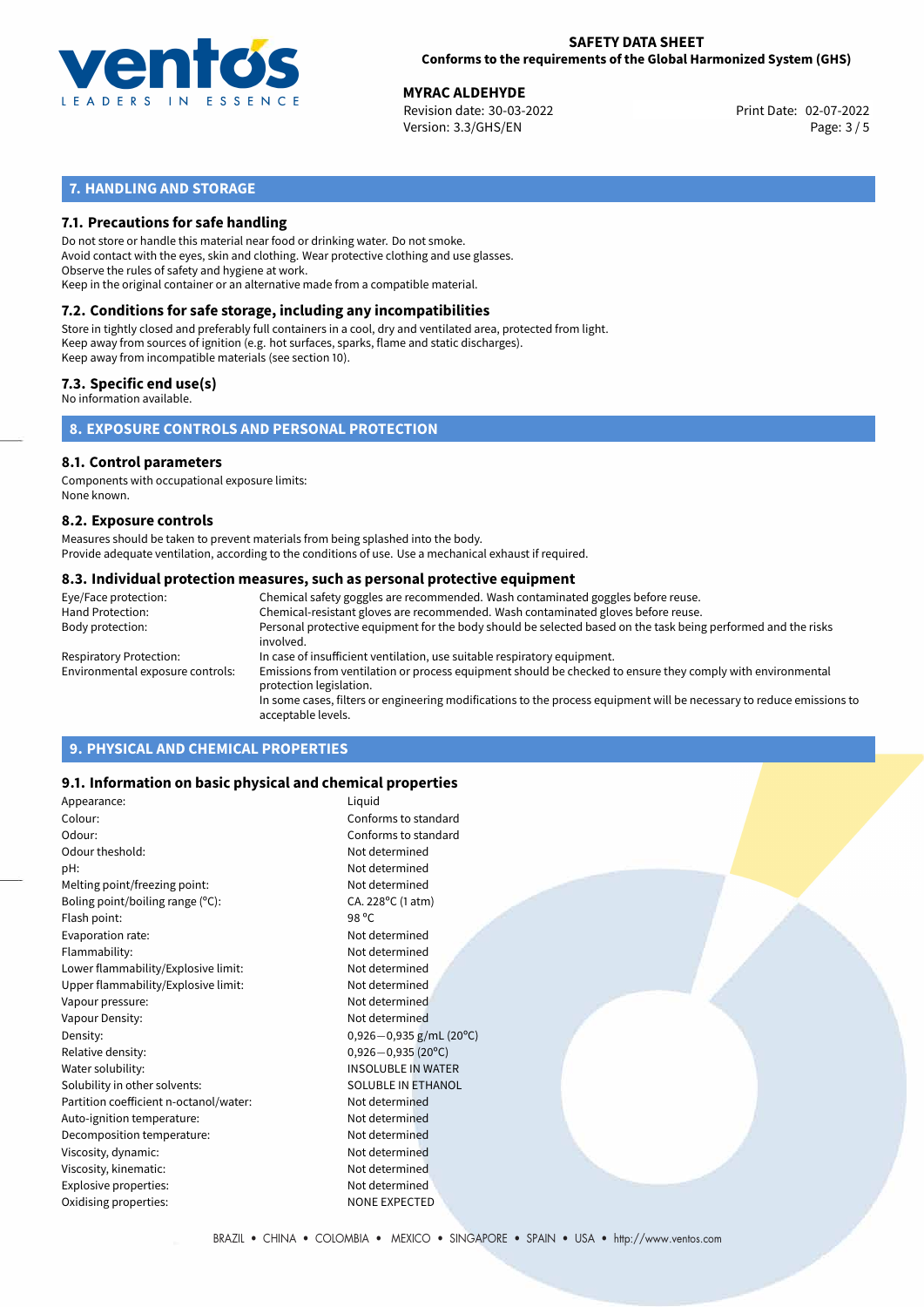

02-07-2022 **MYRAC ALDEHYDE** Revision date: 30-03-2022 Print Date: Version: 3.3/GHS/EN Page: 4 / 5

# **10. STABILITY AND REACTIVITY**

## **10.1. Reactivity**

No hazardous reactions if stored and handled as prescribed/indicated.

## **10.2. Chemical stability**

The product is stable if stored and handled as prescribed/indicated.

## **10.3. Possibility of hazardous reactions**

No hazardous reactions if stored and handled as prescribed/indicated.

## **10.4. Conditions to Avoid**

Conditions to Avoid: Excessive heat, flame or other ignition sources.

## **10.5. Incompatible materials**

Avoid contact with strong acids and bases and oxidizing agents.

## **10.6. Hazardous decomposition products**

During combustion may form carbon monoxide and unidentified organic compounds.

# **11. TOXICOLOGICAL INFORMATION**

| <b>Acute toxicity</b>             | Based on the data available, the criteria for classification are not met. |
|-----------------------------------|---------------------------------------------------------------------------|
| <b>Skin corrosion/irritation</b>  | Causes skin irritation.                                                   |
| Serious eye damage/irritation     | Causes serious eye damage.                                                |
| Respiratory or skin sensitisation | May cause an allergic skin reaction.                                      |
| <b>Germ cell mutagenicity</b>     | Based on the data available, the criteria for classification are not met. |
| Carcinogenicity                   | Based on the data available, the criteria for classification are not met. |
| <b>Reproductive toxicity</b>      | Based on the data available, the criteria for classification are not met. |
| <b>STOT-single exposure</b>       | Based on the data available, the criteria for classification are not met. |
| <b>STOT-repeated exposure</b>     | Based on the data available, the criteria for classification are not met. |
| <b>Aspiration hazard</b>          | Based on the data available, the criteria for classification are not met. |

## **12. ECOLOGICAL INFORMATION**

## **12.1. Toxicity**

**Assessment:** Very toxic to aquatic life with long lasting effects. **Experimental/calculated data:** No information available.

## **12.2. Degradability**

No information available.

## **12.3. Bioaccumulative potential** No information available.

**12.4. Soil mobility** No information available.

# **12.5. Other adverse effects**

See also sections 6, 7, 13 and 15 Do not allow to get into waste water or waterways.

## **13. DISPOSAL CONSIDERATIONS**

## **13.1. Waste treatment methods**

Dispose of in accordance with national and local environmental regulations.